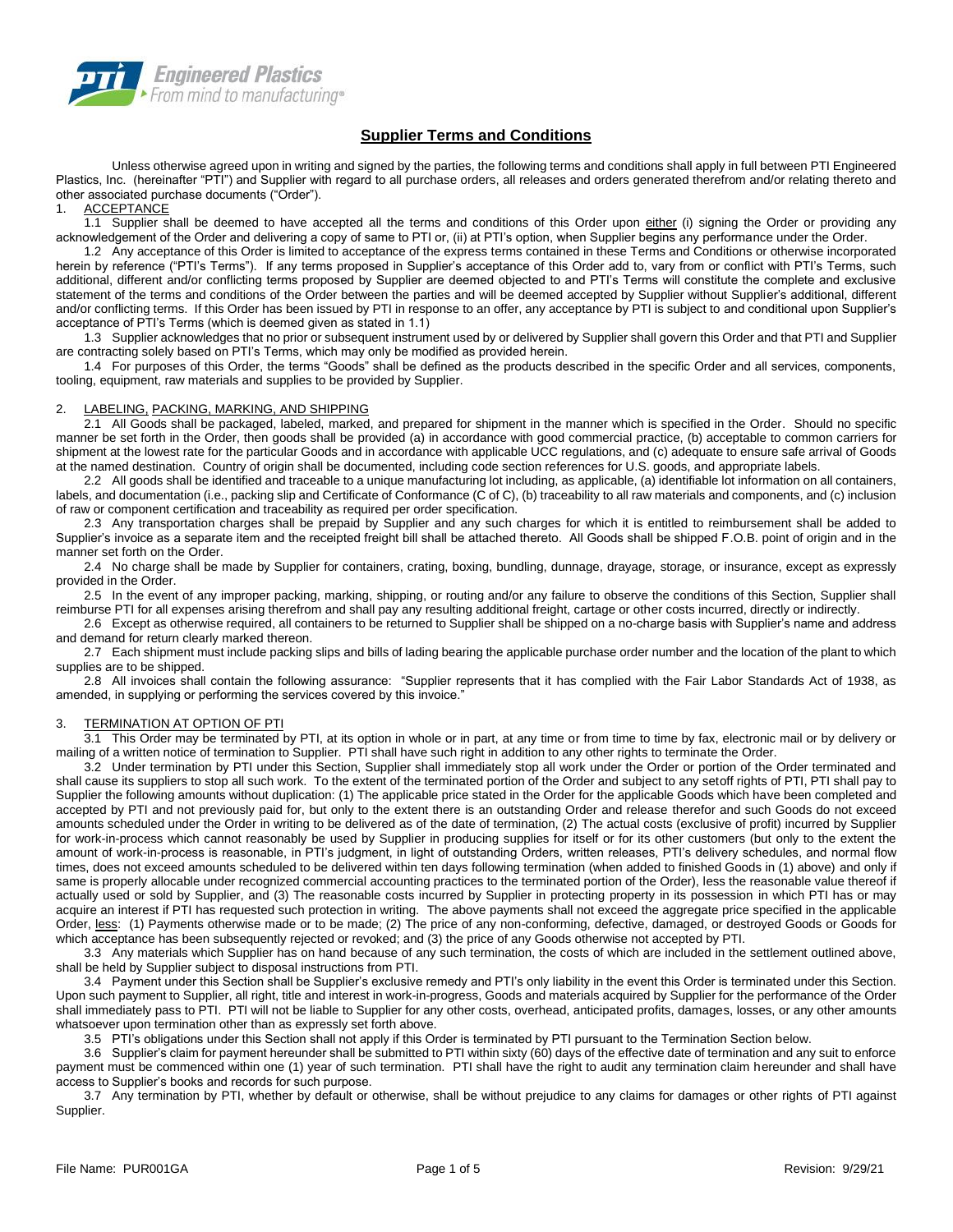## 4. TERMINATION FOR CAUSE

4.1 PTI may also terminate this Order or any part hereof by written notice to Supplier upon any breach of Supplier, which shall include, but not be limited to, failure to comply with any term, condition or warranty of the Order, late deliveries, deliveries of Goods which are defective or which do not conform to PTI's order, failure to make progress so as to endanger performance of the work, failure to provide PTI, upon request, reasonable assurances of future performance, and/or in the event Supplier ceases to conduct its operations in the normal course of business, becomes insolvent or makes a general assignment for the benefit of creditors or files or has filed against it a petition of bankruptcy or for reorganization or pursues any other remedy under any other law relating to the relief for debtors or in the event a receiver is appointed for Supplier's property or business. In the event of termination, PTI shall not be liable to Supplier for any amount and Supplier shall be liable to PTI for any and all collection costs, attorney fees and expenses and all other damages, including incidental and consequential damages, sustained by reason of the Supplier's breach. In addition to all PTI's other rights under the Order or applicable law, PTI may purchase or manufacture similar Goods and/or require Supplier to transfer title and deliver to PTI all property produced or procured by Supplier under any Order, and Supplier shall be liable to PTI for any excess costs to PTI.

## 5. GENERAL TERMINATION PROVISIONS

5.1 If the Order relates to Supplier's purchase of equipment that is not to be inventory or for resale, PTI will have an immediate right to purchase said equipment for the lesser of the Supplier's book value or Supplier's actual cost, in either case less any amounts allocated thereto under the Order prior to termination.

### 6. AMENDMENTS / NOTICES / BULLETINS / IMDS

6.1 The Order contains the complete and final agreement between PTI and Supplier and no agreement or other understanding in any way purporting to modify the terms and conditions of the Order shall be binding upon PTI unless made in writing and signed by PTI's authorized representative.

6.2 Notwithstanding the foregoing, PTI shall have the right to amend the Order and to make changes in drawings, specifications or designs, method of shipment or packing or place of performance by faxing, e-mailing or otherwise delivering written notice thereof to Supplier or posting such amendments on its website at [www.teampti.com](http://www.teampti.com/) ("PTI Site"). Any difference in price shall be equitably adjusted between PTI and Supplier in writing. Any claim by Supplier for such adjustment must be in writing and delivered to PTI within 10 days from the date of notice to Supplier of such amendment.

6.3 Supplier expressly agrees that PTI shall also have the right to add to, amend or otherwise modify the Order, including these terms and conditions ("Changes") by either posting such Changes on the PTI Site or by faxing, e-mailing or otherwise delivering notice thereof to Supplier. Unless PTI notifies Supplier in writing to the contrary, Supplier acknowledges that all postings on the PTI Site shall constitute notice of all such Changes and shall be deemed to be an amendment of the Order to the extent stated on the PTI Site from the time of posting and agrees to be bound by same.

6.4 PTI may from time to time post Supplier Bulletins, certification requirements, non-conforming products notices, corrective actions required or demanded and other information and notices which PTI deems necessary or relevant to the performance of the Order or otherwise.

6.5 It is Supplier's responsibility to regularly and continually review the PTI Site for Changes, amendments, notices and information and Supplier will be deemed to have been duly notified if the applicable item is posted on the PTI Site and agrees to be bound by all such postings.

6.6 It is Supplier's responsibility to provide SDS with each shipment.

### 7. NON-ASSIGNMENT

7.1 Supplier shall not delegate in any manner to any other person, the manufacture or supplying of the Goods ordered hereby, it being expressly agreed that no part of this Agreement or any Order may be assigned or subcontracted by Supplier without prior written approval of PTI in each instance.

## TECHNICAL AND OTHER INSTRUCTION

8.1 The technical and other instructions which are specified herein, in the Order or in documents approved thereto shall be part of this Order and Supplier is bound to comply with same.

8.2 Supplier shall be held responsible for costs and damages caused by any negligence in following such instruction.

#### 9. **INSPECTION, TESTING, AND REJECTION**

9.1 Once product has been accepted and/or approved by PTI, no change of function, appearance, properties, materials, manufacturing methods, or manufacturing location shall be made without prior notification and written approval of PTI. PTI will then notify the customer of such changes when applicable.

9.2 PTI's acceptance of initial samples from production tooling shall in no manner constitute acceptance of the Goods and does not limit the Supplier's warranty liability contained herein nor PTI's rights to further inspect, test and/or reject the Goods as provided herein or under applicable law.

9.3 Supplier shall immediately notify PTI of any non-conformance and defects, discovered or anticipated, in Goods which have been delivered to PTI.

9.4 Payment for Goods delivered hereunder shall not constitute acceptance thereof. PTI shall be entitled to but shall in no manner be deemed to be required to, make inspections, tests, and other investigations at Supplier's premises, either itself or through a third party representative. Supplier shall permit such access, including access to any assistance, tools and/or equipment reasonably necessary to inspect such Goods and confirm any processes in manufacturing such Goods as may be requested by PTI. Verification by PTI shall not absolve the Supplier of the responsibility to provide acceptable Goods, nor shall it preclude subsequent rejection by PTI.

9.5 All Goods are subject to final inspection as determined by PTI and no such preliminary inspection shall be deemed a substitution or waiver thereof by PTI. PTI may reject all of said Goods which are in PTI's judgment, defective (which shall be defined as including Goods which are nonconforming) or otherwise do not meet the requirements or specifications of this Order. Goods so rejected and/or Goods supplied in excess of quantities called for herein may be returned to Supplier at its expense and risk and, in addition to PTI's other rights, Supplier shall, at PTI's option, (I) pay PTI all expenses of unpacking, examining, repacking and reshipping such Goods and the cost to correct allegedly defective Goods (ii) replace such Goods at Supplier's cost (iii) pay PTI the cost of replacing such Goods, all without Supplier's approval; and/or (iv) pay a \$150 administration fee for each such rejection.

9.6 In the event PTI receives Goods whose defects or non-conformity is not apparent on examination, PTI reserves the right to reject acceptance, require correction or replacement, obtain replacement Goods at Supplier's cost, as well as payment of damages. If PTI requires replacement or correction, Supplier's failure to replace or correct in the time specified by PTI shall be a default hereunder.

9.7 Nothing contained in the Order shall relieve Supplier's obligation of testing, inspection, and quality control.

## 10. QUALITY CONTROL

10.1 This Order is subject to all quality standards and policies of PTI as are in writing and either delivered to Supplier or posted on the PTI Site, as revised or amended from time to time by PTI ("Quality Criteria"). Supplier acknowledges receipt of the Quality Criteria and accepts same. All such Quality Criteria are incorporated herein by this reference. Supplier agrees that PTI may revise or amend any quality Criteria at any time and that all such revisions and/or amendments that are on the PTI Site or otherwise made available to Supplier are binding on the Order and on Supplier.

10.2 Supplier shall permit a designated representative of PTI and/or PTI's customer or ultimate customer to visit Supplier's premises to observe and monitor the development and production of the Goods to verify compliance with Quality Criteria and this Order, including inspection of the manufacturing process and disclosure of the test records. Upon PTI's request Supplier shall make available to PTI all quality records including without limitation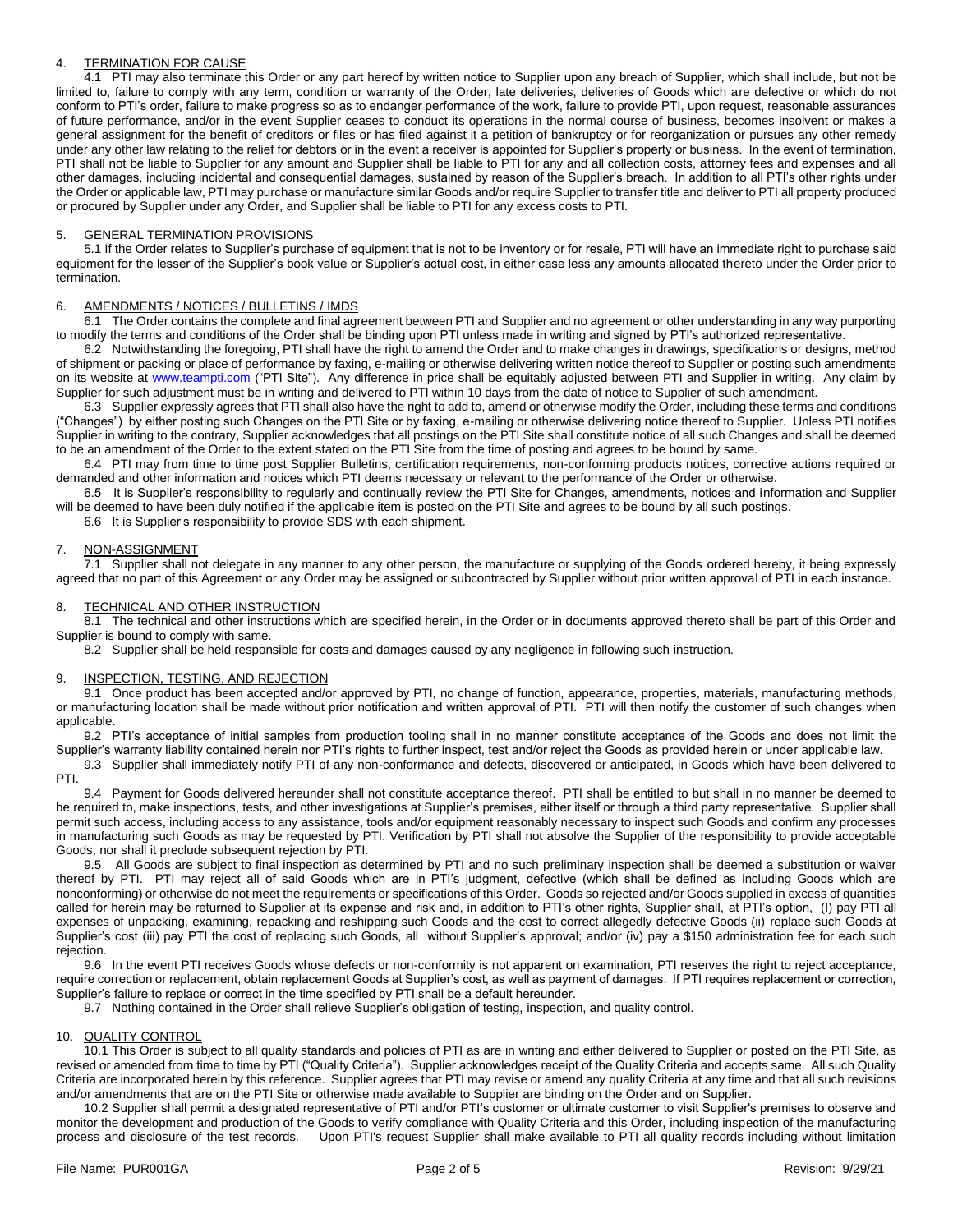documents and any other data, which relate to specified requirements and the effectiveness of Supplier's quality system. Supplier shall retain such quality records for at least ten (10) years.

10.3 Supplier shall procure that all of its sub-contractors are contractually bound to comply with the terms of this Section.

#### 11. MANUFACTURING IN ADVANCE OF REQUIREMENTS

11.1 PTI shall not be responsible for any commitments made by Supplier in advance of those specifically authorized by PTI in writing as necessary to comply with PTI's schedules as set forth in the applicable Order.

11.2 Supplier shall not, without PTI's prior written consent, procure raw materials or manufacture in advance of Supplier's normal flow time or deliver in advance of schedule.

## 12. SPARE PARTS

12.1 Supplier will sell all such Goods requested by PTI at the prices set forth in the Order to enable PTI to fulfill its obligations to its customers for parts supply.

12.2 Additionally, subject to receiving written orders from PTI, Supplier shall supply PTI with parts sufficient to allow PTI to provide parts to its customers for 15 years after discontinuation of production of the end product.

#### 13. WARRANTY

13.1 Supplier expressly warrants and guarantees that all Goods and services furnished hereunder shall (i) conform to all specifications, drawings, appropriate standards, and other requirements of PTI and the Order; (ii) will be new; (iii) will be fit for the particular purpose intended by PTI and its customer; (iv) will be of merchantable quality and free from defects in material, workmanship, and design.

13.2 Upon, and only upon, PTI's written request, Supplier shall promptly replace or adjust nonconforming or defective Goods free of charge or, at PTI's option, compensate PTI for the value of these Goods or the cost for correction of defects. Supplier shall pay PTI all costs, losses, or damages, including all incidental or consequential damages incurred by PTI, arising out of Supplier's delivery of such nonconforming or defective Goods, including without limitation, all cost of inspection and any costs required to be paid to or on behalf of PTI's customers.

13.3 PTI may resolve any alleged warranty claim, correct allegedly defective Goods at the Supplier's expense and/or replace such Goods at Supplier's cost, all without Supplier's approval.

13.4 If inspection by PTI of all delivered Goods is affected after discovery of defective Goods, the Supplier shall reimburse PTI the cost of such inspection.

13.5 Supplier shall reimburse PTI its freight costs for the delivery of any defective Goods and, if returned to the Supplier, the return freight, including any extra costs for urgent delivery.

13.6 Inspection, test, acceptance or use of the Goods or services furnished hereunder shall not affect the Supplier's obligation under this warranty and such warranties shall survive inspection, testing, acceptance, and use.

13.7 Should a hidden defect be subsequently discovered in any Goods which were delivered within the warranty period, the Supplier will be responsible hereunder as though discovered and properly claimed during the warranty period.

13.8 This warranty shall be valid for a period of fifteen (15) years calculated from the later of the date when the Goods are incorporated or the Goods themselves are delivered to the end customer.

13.9 Supplier's warranty shall survive PTI's acceptance of any Goods and shall run to PTI, its successors, assigns and customer's and users of Goods sold by PTI.

#### 14. INDEMNITY

14.1 Supplier agrees to indemnify, defend and hold harmless PTI, its agents representatives, owners, managers, officers, directors, successors, assigns, customers, agents and employees from and against any and all damages (including incidental and consequential damages), claims, suits, judgments, demands and costs, including, but not limited to, all legal expenses and attorney fees, whatsoever arising out of or relating in any way to any real, purported or alleged; (i) defects or negligence or defect in the design, manufacture, shipping or handling of the Goods to be provided pursuant to the Order, (ii) inadequate warnings related thereto; (iii) infringement of patent or copyright or unfair trade practice with regard to the Goods or services or any component thereof ; (iv) any environmental liability arising out of any violation of any environmental rule, law, or other regulation ("Environmental Law"); (v) breach of warranty or other terms of the Order; (vi) strict liability claims; and/or (vii) any act or omission of Supplier, its agents, employees or subcontractors. This indemnity is in addition to any warranty obligations of Supplier.

#### 15. LIABILITY AND INSURANCE

15.1 Seller shall defend and indemnify PTI against all liabilities, claims or demands for injuries to any person or property arising out of the performance of an Order, by Seller, its servants, contractors, agents, or representatives or from the storage or use of the Goods. The Seller will maintain, at a minimum and at its own expense, commercial general liability insurance, including premises-operations, products, contractual liability, and workers' compensation at statutory limits for the jurisdiction in which the work is performed. Upon request from PTI, Seller shall furnish to PTI, a Certificate of Insurance completed by its insurance carrier(s) certifying the insurance coverage in effect and that such insurance will not be canceled or materially changed until 30 days after prior written notice has been delivered to PTI. The purchase of such insurance coverage or the furnishing of a certificate shall not be a satisfaction of Seller's liability hereunder, or in any way modify Seller's obligation to indemnify PTI.

#### 16. DELIVERIES

16.1 Time is of the essence in the Order. Deliveries are to be made strictly in accordance with delivery schedules issued by PTI. If delivery is not completed pursuant to PTI's schedule, PTI, in addition to its other rights and remedies hereunder: (i) can take such actions as it deems necessary to meet such schedules, including expedited shipping and routing, and (ii) can declare Supplier in default hereof and exercise its remedies hereunder or under applicable law. The Supplier shall immediately report any event, occurred, or expected, which may reasonably affect delivery.

16.2 Quantities that are delivered to PTI in excess of PTI's request may be returned to Supplier at Supplier's expense. PTI accepts no liability for such Goods.

16.3 Supplier will be liable for any extra freight costs resulting from shipping in a more expensive manner than specified herein or in the Order necessary to comply with PTI delivery schedule.

16.4 Supplier will be liable to PTI for losses, damages and/or costs of PTI, its direct and indirect customers, arising out of any failure to supply in the amounts and at the dates set forth in any Order, including without limitation excess scrap, shutdown costs, overtime expenses, premium freight, and extra operational expenses.

16.5 Supplier shall not ship any Goods except as are expressly authorized to be shipped by the Order. Goods which have been delivered in excess of PTI's written request can be returned, shipping charges collect, to the Supplier at its expense or, at PTI's option and at Supplier's risk and cost, held by PTI in storage until the next scheduled deliver date, with payment withheld accordingly.

16.6 Except to the extent this Order expressly provides for a specific quantity of Goods to be manufactured and shipped, this Order is a requirements contract and Supplier is required to supply PTI with PTI's requirements, as ordered from time to time by PTI. PTI has no obligation to purchase any amount of Goods and there is no minimum order amount or price. No projections or estimates given by PTI shall constitute a commitment or obligation to purchase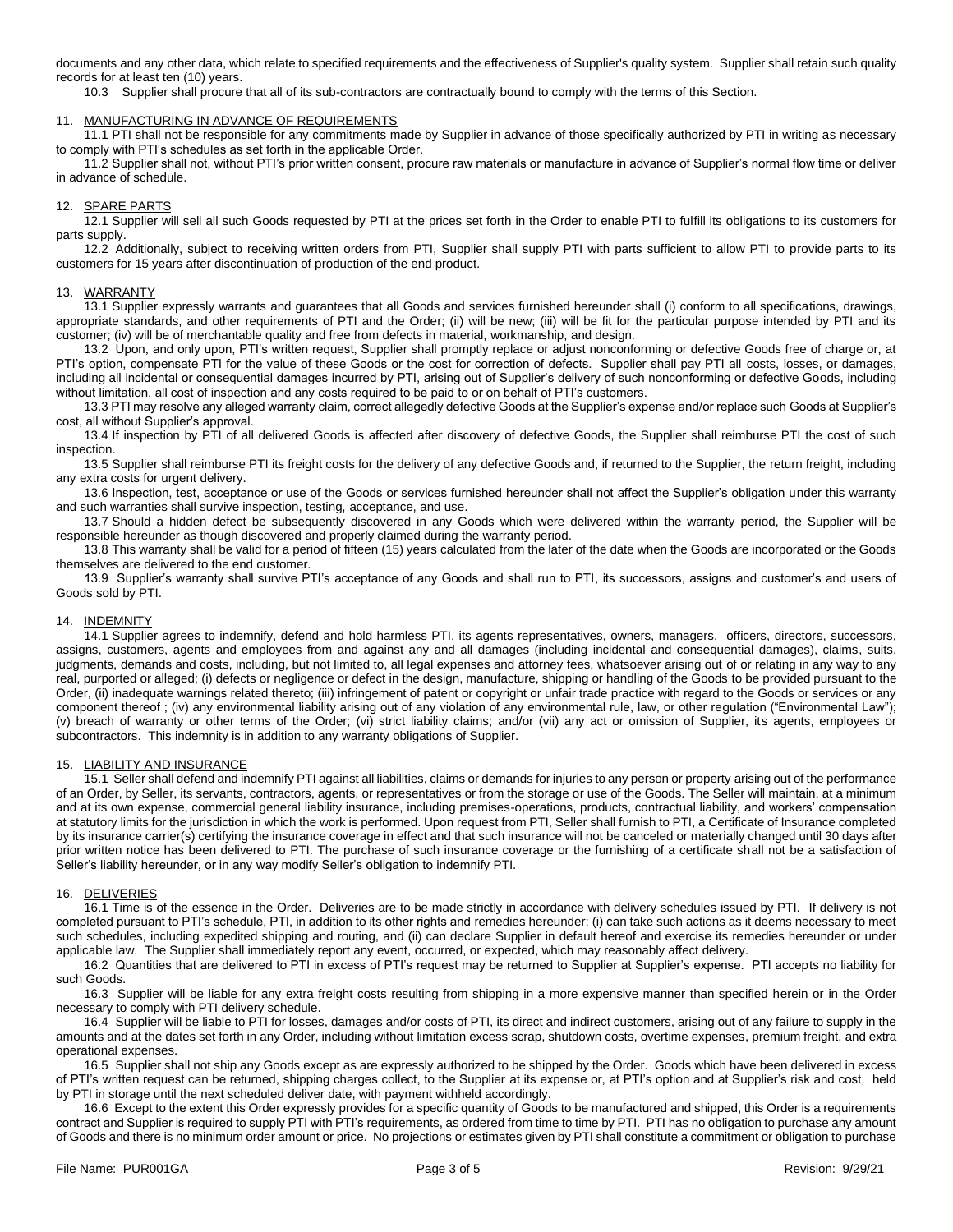any specified amount and PTI makes no such representation. Supplier agrees to continue to supply as set forth in PTI's Orders and releases until this Order is otherwise terminated by PTI.

## 17. PROPRIETY INFORMATION

17.1 Design, samples, drawings, specifications, schedules, or any other information supplied by PTI ("Confidential Information") are propriety and confidential and shall not be disclosed to any person or entity and shall not be used for any purpose other than the fulfillment of the Order.

17.2 The Supplier must not, without PTI's prior written consent in each instance, advertise or in any other way publish or disclose Confidential Information or the fact that Supplier supplies or has made an agreement to supply to PTI.

17.3 Supplier agrees to return, after complete delivery of all Orders, or earlier immediately upon PTI's request, all Confidential Information, and all copies thereof. Copies of Confidential Information may only be made upon PTI's written consent in each instance.

17.4 Except as agreed to in writing by PTI, no information disclosed to PTI from Supplier shall be deemed to be confidential or proprietary information.

### 18. PAYMENT

18.1 The payment term is calculated from the later date of the arrival of the invoice at PTI or the arrival of the Goods at PTI.

18.2 Unless otherwise stated, all prices include packaging and insurance.

18.3 This Agreement and any Order issued hereunder includes and PTI retains all custom duty drawback rights (by substitution or otherwise) which are transferable from Supplier to PTI. Supplier shall timely inform PTI of any such rights and supply PTI with all documents required for PTI to obtain such drawback.

18.4 Unless the face of PTI's order form expressly states otherwise, payment terms are net 60 days.

### 19. INTELLECTUAL PROPERTY

19.1 Supplier warrants and guarantees that the manufacture, use and/or sale of the Goods does not infringe any copyright, patent or any intellectual or proprietary rights of another nor does it constitute unfair competition resulting from similarity in design, trademark, or appearance.

19.2 Supplier shall indemnify, protect, and hold PTI, its agents, customers, or other suppliers harmless against any claims, losses, profits, royalties, damages and expenses, including actual attorney fees, which may arise out of any claim of infringement or unfair competition or otherwise based on the above, including any settlement thereof. PTI may be represented and actively participate in any suit or proceeding arising out of any such claim and Supplier shall pay all costs of such representation. If the sale or use of the Goods is enjoined or PTI reasonably believes it will be, Supplier shall immediately procure a royalty-free right for PTI, its customers, successors, and assigns, to continue manufacturing, selling, and using the Goods, in addition to all of Supplier's other obligations hereunder.

19.3 Supplier grants PTI, its customers, successors and assigns, a nonexclusive, royalty-free license to repair, replace, cover, rebuild, service and relocate the Goods and to use all copyrighted or otherwise protected property of Supplier which relate to the Goods.

### 20. FORCE MAJEURE

20.1 PTI may delay delivery acceptance under any Order occasioned by causes beyond its control, including, but not limited to, industrial disputes, strikes, lockouts, riots, mobs, fires, floods, wars, pandemic, embargo, or by reason of regulations, orders, or omissions of any government agency.

20.2 Should such delays extend beyond six months due to any of these circumstances, and then PTI may cancel the respective portion of any order for deliveries so delayed and unexecuted without incurring any liability under the Order or to Supplier.

## 21. PTI PROPERTY

21.1 PTI Property is defined herein as all tools, supplies, jigs, fixtures, forms, gauges, inspection equipment, templates and like items, together with all accessories or replacements which are (i) manufactured by PTI for the production or quality control of Goods; (ii) provided to or by PTI, directly or indirectly; (iii) paid for in part or in whole by PTI: (iv) in any other way financed or reimbursed by PTI; or (v) to be so paid, financed or reimbursed by PTI. All PTI Property is the sole property of PTI or PTI's customer, as the case may be, and is freely at the disposal of PTI and shall be held by Supplier on a bailment basis and will be marked conspicuously accordingly. PTI Property shall be kept separate and used exclusively for production in accordance with accepted Orders for PTI upon PTI's request and shall not be used for any other party other than PTI.

21.2 Supplier shall, at its own cost (i) bear all risk of loss and damage to all PTI Property; (ii) safeguard, store and maintain the PTI Property in first class condition; (iii) replace worn PTI Property to extent necessary to produce acceptable parts, in PTI's sole judgment, and (iv) maintain and provide PTI with proof of insurance on the PTI Property and any replacements or modifications thereof in an amount equal to its replacement cost, with PTI or its designee as additional insured and the sole loss payee.

21.3 PTI Property must not be improved, repaired, altered, or scrapped, shall not be commingled with Supplier's or anyone else's property and shall not be removed from Supplier's physical possession without PTI's prior written approval. PTI shall have the right to enter Supplier's property at all reasonable times to inspect and audit PTI Property and all records regarding them. All replacements of modifications or attachments to, PTI Property shall belong to PTI.

21.4 All PTI Property shall be deemed personal and shall be kept free and clear of all claims, liens, mechanics liens or any other rights or interests of Supplier or any third party.

21.5 Immediately upon completion of the Order, or upon 24 hours written notice by PTI, Supplier shall properly pack mark and ready any PTI Property for shipment and, at PTI's option, deliver it to any location requested by PTI. F.O.B. Supplier's plant or permit PTI on its premises to recover same.

21.6 In no event shall Supplier's obligation to return PTI Property to PTI or as directed by PTI be subject to any set off or counterclaim whatsoever.

21.7 PTI is granted the option to take possession of any property of Supplier that is used for the special production of the Goods upon payment to Supplier of the net book value thereof, less amounts PTI has paid for or has been allocated to the value thereof.

#### 22. SET OFF

22.1 In addition to any rights of PTI under law or the Order, all claims for money due or to become due from PTI shall be subject to deduction or set off by PTI by reason of counterclaim arising out of this or any other transaction with Supplier or any affiliate of Supplier. All amounts due from PTI to Supplier or any affiliate of Supplier shall be net of any amounts due from PTI to Supplier or any affiliate of Supplier.

## 23. **SEPARABILITY**

23.1 In the event any clause or provision hereof should, under applicable local law, be held to be illegal and/or void, such clause or provision shall be considered separable and the remaining portion of these conditions shall continue in full force and effect. In such case, the parties hereto shall make every effort to make an agreement in lieu of the ineffective provision which will ensure the same or as approximate an effect as the one which has become ineffective.

#### 24. GOVERNING LAW

24.1 The Order shall be governed by the law of the State of Michigan. All claims under the Order shall be brought in the state courts or federal courts of the State of Michigan located either in Macomb County, Michigan or, if in federal court, in the Eastern District of Michigan. All parties irrevocably stipulate